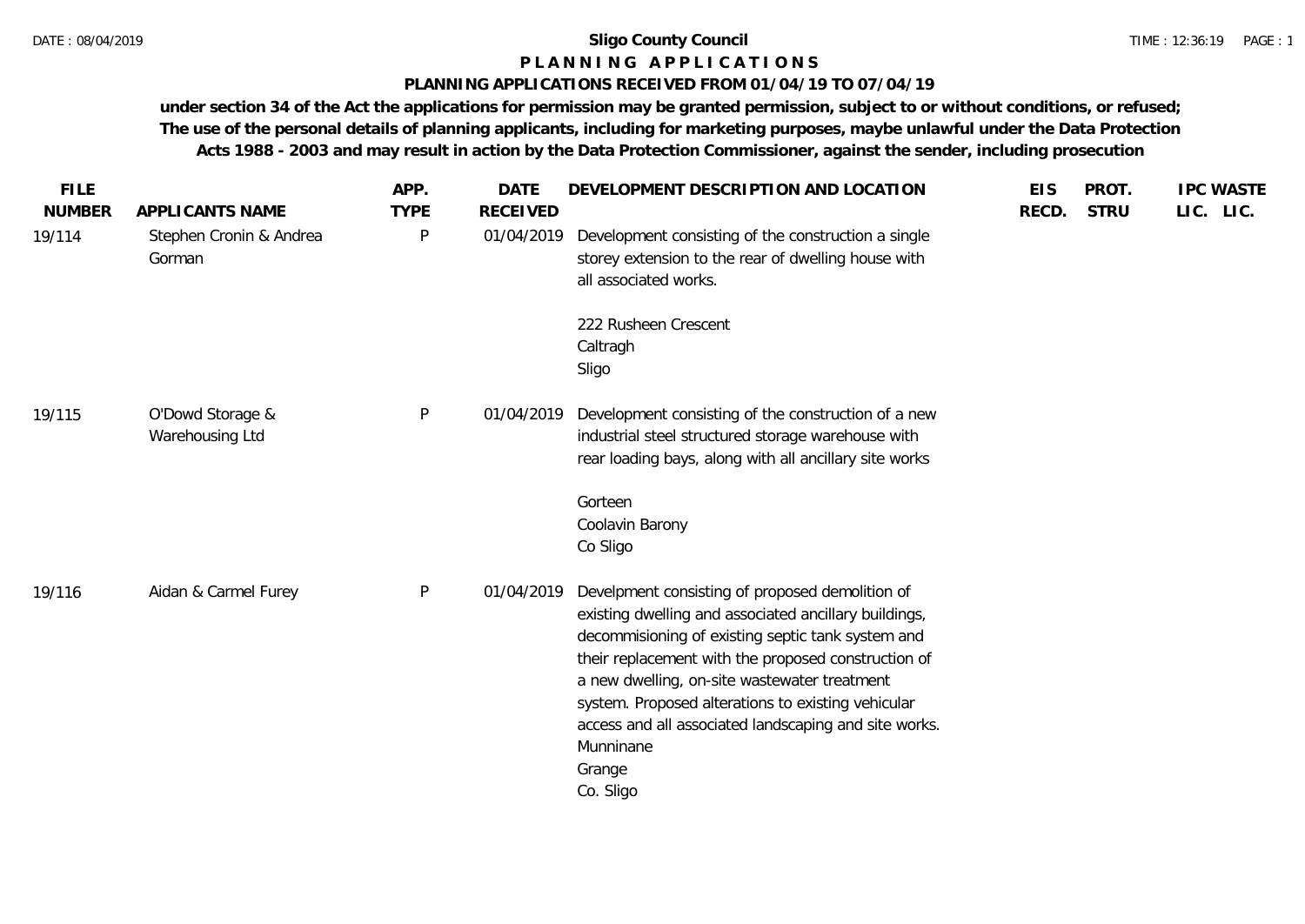### **P L A N N I N G A P P L I C A T I O N S**

### **PLANNING APPLICATIONS RECEIVED FROM 01/04/19 TO 07/04/19**

| <b>FILE</b>   |                    | APP.        | <b>DATE</b>     | DEVELOPMENT DESCRIPTION AND LOCATION                                                                                                                                                                                                                                                                                                                                                                                                                                                                              | <b>EIS</b> | PROT.       | <b>IPC WASTE</b> |
|---------------|--------------------|-------------|-----------------|-------------------------------------------------------------------------------------------------------------------------------------------------------------------------------------------------------------------------------------------------------------------------------------------------------------------------------------------------------------------------------------------------------------------------------------------------------------------------------------------------------------------|------------|-------------|------------------|
| <b>NUMBER</b> | APPLICANTS NAME    | <b>TYPE</b> | <b>RECEIVED</b> |                                                                                                                                                                                                                                                                                                                                                                                                                                                                                                                   | RECD.      | <b>STRU</b> | LIC. LIC.        |
| 19/117        | <b>IDA</b> Ireland | P           | 02/04/2019      | Development consisting of a new Advanced Office<br>Building. Permission is sought for signage, new<br>timber post-and-rail site boundaries, car parking,<br>cycle shelter, bin store, landscaping, gas tanks,<br>underground water storage tank, underground<br>pumping station, ESB substation/switch room and all<br>associated site works. A Natura Impact Assessment<br>has been submitted to the Planning Authority with<br>the Planning Application.<br>IDA Business & Technology Park<br>Finsklin<br>Sligo | Y          |             |                  |
| 19/118        | Damian Carroll     | R           | 03/04/2019      | Development consisting of the following; 1.<br>Retention of extension as constructed to south east<br>elevation of existing dwelling, 2. Retention of<br>detached domestic utility/storage buildings as<br>constructed to rear of dwelling.<br>15 Glenview Park<br>Grange TD<br>Grange<br>Co Sligo                                                                                                                                                                                                                |            |             |                  |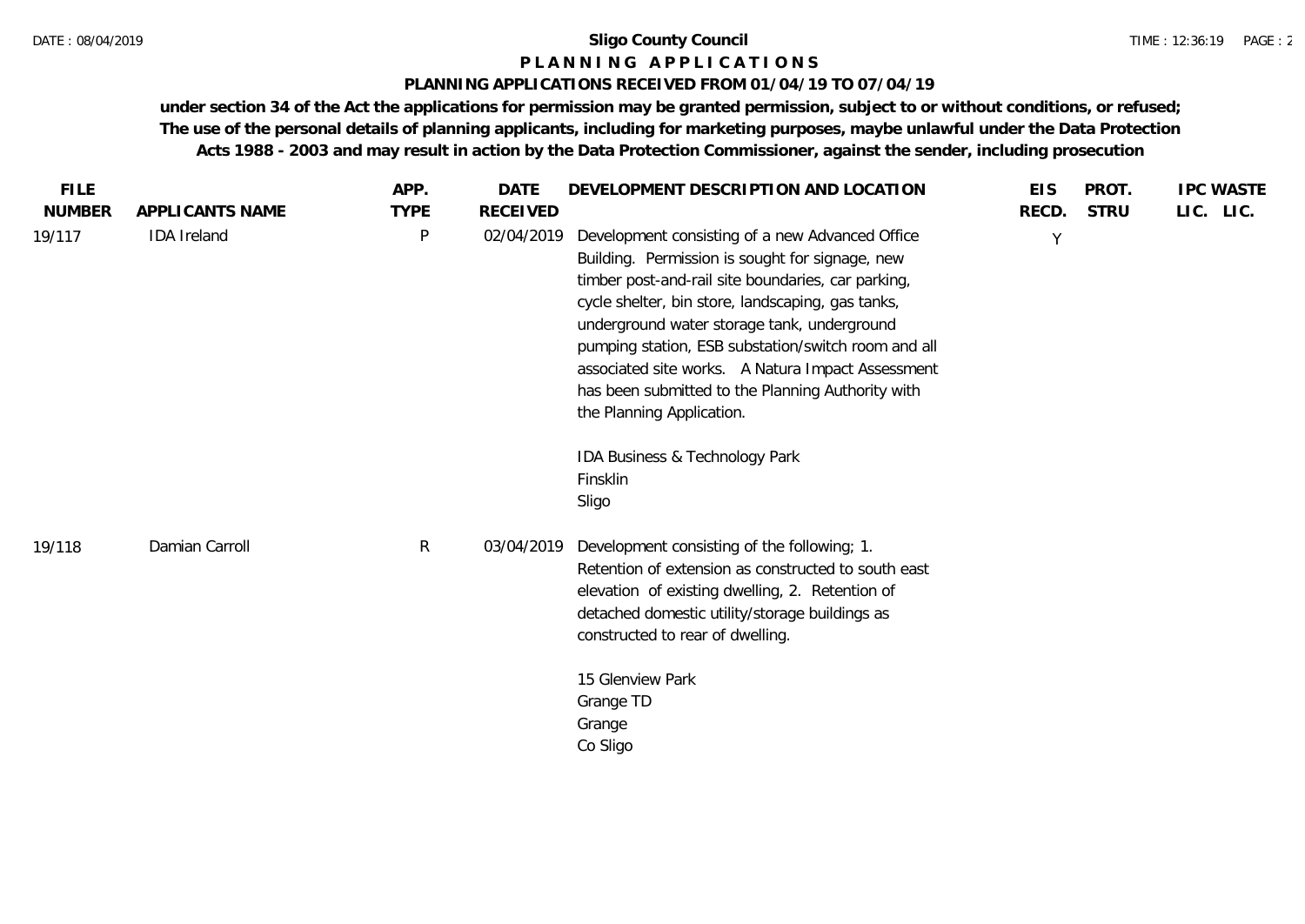### **P L A N N I N G A P P L I C A T I O N S**

### **PLANNING APPLICATIONS RECEIVED FROM 01/04/19 TO 07/04/19**

| <b>FILE</b>             |                                                                         | APP.                        | <b>DATE</b>                   | DEVELOPMENT DESCRIPTION AND LOCATION                                                                                                                                                                                                                                                                                              | <b>EIS</b> | PROT.       | <b>IPC WASTE</b> |
|-------------------------|-------------------------------------------------------------------------|-----------------------------|-------------------------------|-----------------------------------------------------------------------------------------------------------------------------------------------------------------------------------------------------------------------------------------------------------------------------------------------------------------------------------|------------|-------------|------------------|
| <b>NUMBER</b><br>19/119 | APPLICANTS NAME<br>Rev F Jim Murray Chairman,<br>BOM, Scoil Naomh Eanna | <b>TYPE</b><br>$\mathsf{R}$ | <b>RECEIVED</b><br>03/04/2019 | Development consisting of the demolition of 2 No<br>prefabricated classrooms, each with a floor area of<br>58 sq m and permission is also sought for a new                                                                                                                                                                        | RECD.      | <b>STRU</b> | LIC. LIC.        |
|                         |                                                                         |                             |                               | free-standing building, part single storey and part<br>two storey to provide 3 No classrooms, a SET room<br>and ancillary rooms with a floor area of 375 sq m<br>and associated site works. Permission is also sought<br>for retention of a prefabricated resource room, floor<br>area 33 sq m previously approved under PL13/182 |            |             |                  |
|                         |                                                                         |                             |                               | and retention of a prefabricated classroom, floor<br>area 78 sq m previously approved under PL13/4<br>where these Planning Permissions were temporary<br>permissions. Permission is also sought for retention<br>of an external store, floor area 21 sq m and a front<br>porch, floor area 7 sq m.                                |            |             |                  |
|                         |                                                                         |                             |                               | Tonafortes<br>Carraroe<br>Sligo                                                                                                                                                                                                                                                                                                   |            |             |                  |
| 19/120                  | 222 Rusheen Crescent<br>Stephen Cronin & Andrea<br>Gorman               | P                           | 04/04/2019                    | Development consisting of the construction a single<br>storey extension to the rear of dwelling house with<br>all associated works.                                                                                                                                                                                               |            |             |                  |
|                         |                                                                         |                             |                               | 222 Rusheen Crescent<br>Caltragh<br>Sligo                                                                                                                                                                                                                                                                                         |            |             |                  |
|                         |                                                                         |                             |                               |                                                                                                                                                                                                                                                                                                                                   |            |             |                  |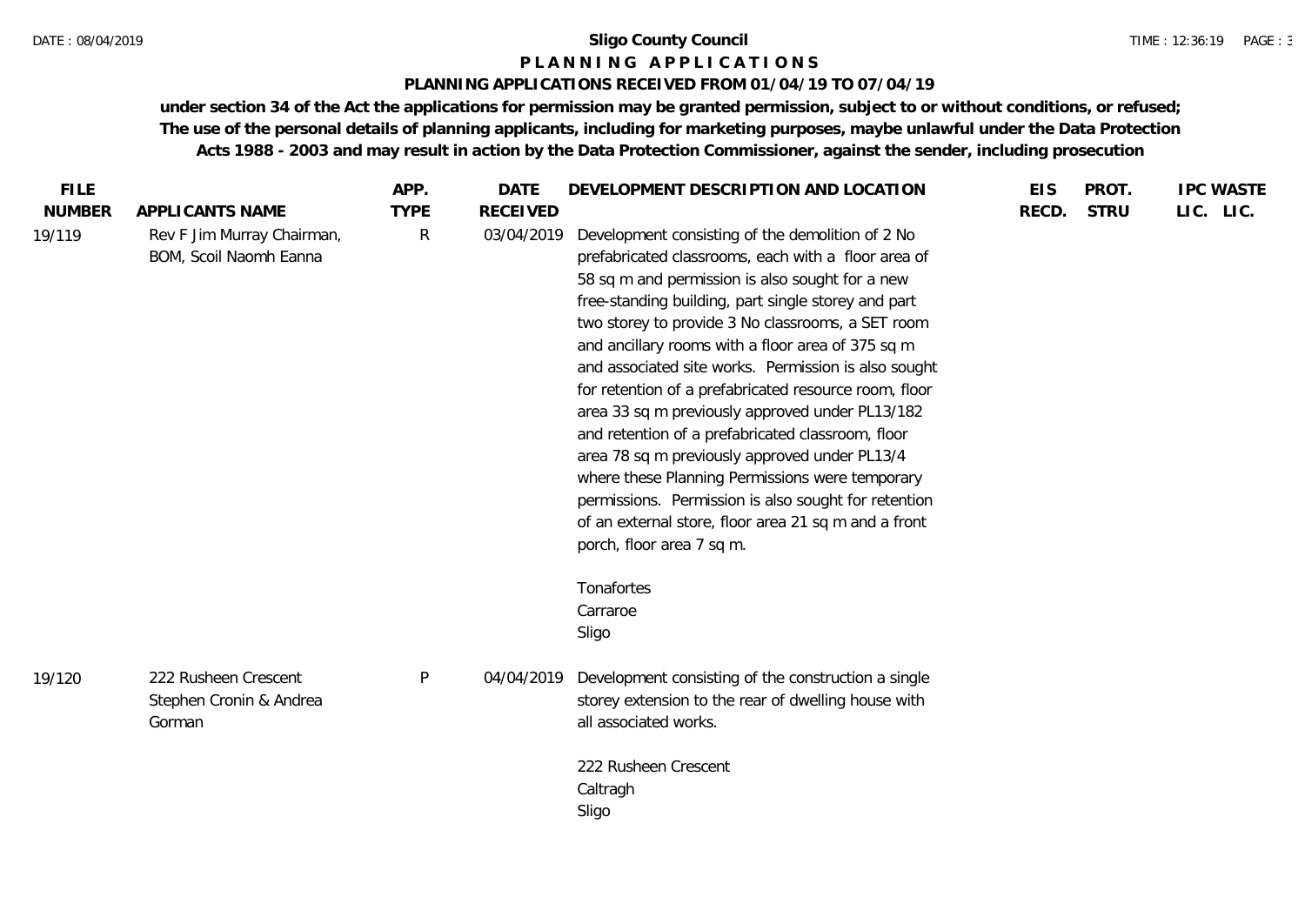## **P L A N N I N G A P P L I C A T I O N S**

### **PLANNING APPLICATIONS RECEIVED FROM 01/04/19 TO 07/04/19**

| <b>FILE</b><br><b>NUMBER</b> | APPLICANTS NAME               | APP.<br><b>TYPE</b> | <b>DATE</b><br><b>RECEIVED</b> | DEVELOPMENT DESCRIPTION AND LOCATION                                                                                                                                                                                                                                                                                                                                                                                              | <b>EIS</b><br>RECD. | PROT.<br><b>STRU</b> | <b>IPC WASTE</b><br>LIC. LIC. |
|------------------------------|-------------------------------|---------------------|--------------------------------|-----------------------------------------------------------------------------------------------------------------------------------------------------------------------------------------------------------------------------------------------------------------------------------------------------------------------------------------------------------------------------------------------------------------------------------|---------------------|----------------------|-------------------------------|
| 19/121                       | Fergus Tuffy and Lisa Reape   | P                   | 04/04/2019                     | for development consisting of the construction of a<br>dwelling house and domestic garage with waste<br>water treatment system and for all associated site<br>works                                                                                                                                                                                                                                                               |                     |                      |                               |
|                              |                               |                     |                                | Lacknatlieve<br>Enniscrone<br>Co. Sligo                                                                                                                                                                                                                                                                                                                                                                                           |                     |                      |                               |
| 19/122                       | Daragh & Joseph Queenan       | P                   | 04/04/2019                     | development consisting of the construction of a<br>slatted/cubicle shed for dairy cattle, a new milking<br>parlour/dairy, extension/alteration of existing farm<br>roads to access milking parlour utilising existing<br>farm road entrance and ancillary works (i.e ancillary<br>concrete yards, enclosures etc. all for agricultural<br>purposes only) in existing farmyard area.<br>Lackanatlieve,<br>Inishcrone,<br>Co. Sligo |                     |                      |                               |
| 19/123                       | Robert and Siobhan<br>McMahon | P                   | 05/04/2019                     | for development consisting of the construction of a<br>proposed new detached dwelling house, separate<br>garage, new entrance, new waste water treatment<br>system, connections to site services, and all<br>associated site works and landscaping                                                                                                                                                                                |                     |                      |                               |
|                              |                               |                     |                                | Oakfield House<br>Oakfield<br>Co. Sligo<br>F91 YP21                                                                                                                                                                                                                                                                                                                                                                               |                     |                      |                               |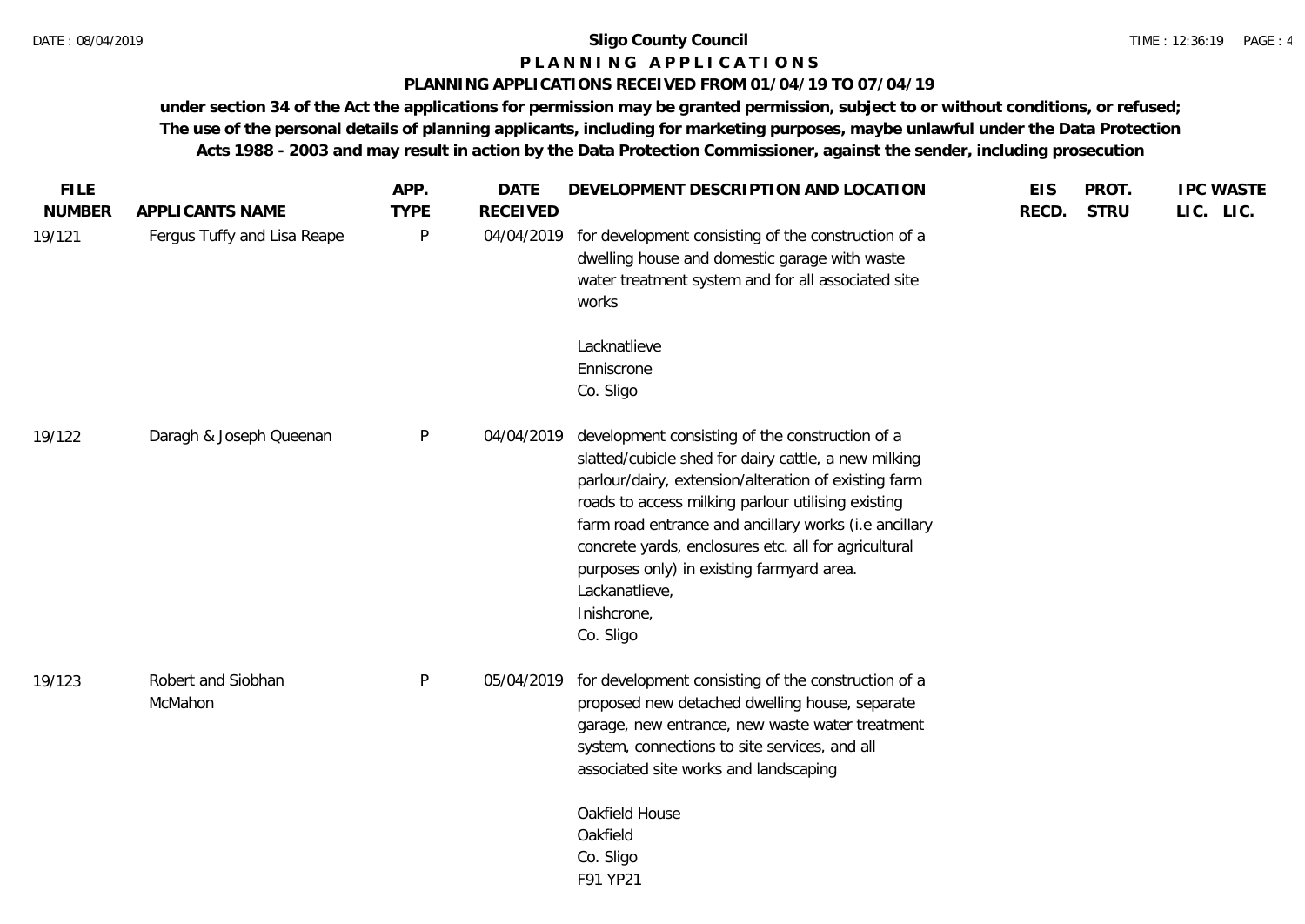### **P L A N N I N G A P P L I C A T I O N S**

### **PLANNING APPLICATIONS RECEIVED FROM 01/04/19 TO 07/04/19**

| <b>FILE</b>   |                                                         | APP.        | <b>DATE</b>     | DEVELOPMENT DESCRIPTION AND LOCATION                                                                                                                                                                                                                                                                                                                                                                                                                                              | <b>EIS</b> | PROT.       | <b>IPC WASTE</b> |
|---------------|---------------------------------------------------------|-------------|-----------------|-----------------------------------------------------------------------------------------------------------------------------------------------------------------------------------------------------------------------------------------------------------------------------------------------------------------------------------------------------------------------------------------------------------------------------------------------------------------------------------|------------|-------------|------------------|
| <b>NUMBER</b> | APPLICANTS NAME                                         | <b>TYPE</b> | <b>RECEIVED</b> |                                                                                                                                                                                                                                                                                                                                                                                                                                                                                   | RECD.      | <b>STRU</b> | LIC. LIC.        |
| 19/124        | Mayo Sligo Leitrim Education<br>Training Board (MSLETB) | P           | 05/04/2019      | development consisting of construction of a new<br>catering kitchen classroom extension with ancillary<br>storage, sanitary accomodation along with all<br>associated site works and services to the rear of the<br>existing catering training building. Permission is also<br>sought for the change of use of an area of the<br>existing catering training building from office and<br>storage space to changing and locker rooms.<br>Manorhamilton Road<br>Ballytivnan<br>Sligo |            |             |                  |
| 19/125        | Sligo Rugby Football Club                               | P           | 05/04/2019      | development consisting of permission for (1) New<br>single storey southwest side changing room<br>extension and rear store room extension (2)<br>Alterations to existing front facade and northeast<br>elevation. (3) New entrance canopy together with all<br>associated site works.<br>Hamilton Park,<br>Strandhill,<br>Co. Sligo                                                                                                                                               |            |             |                  |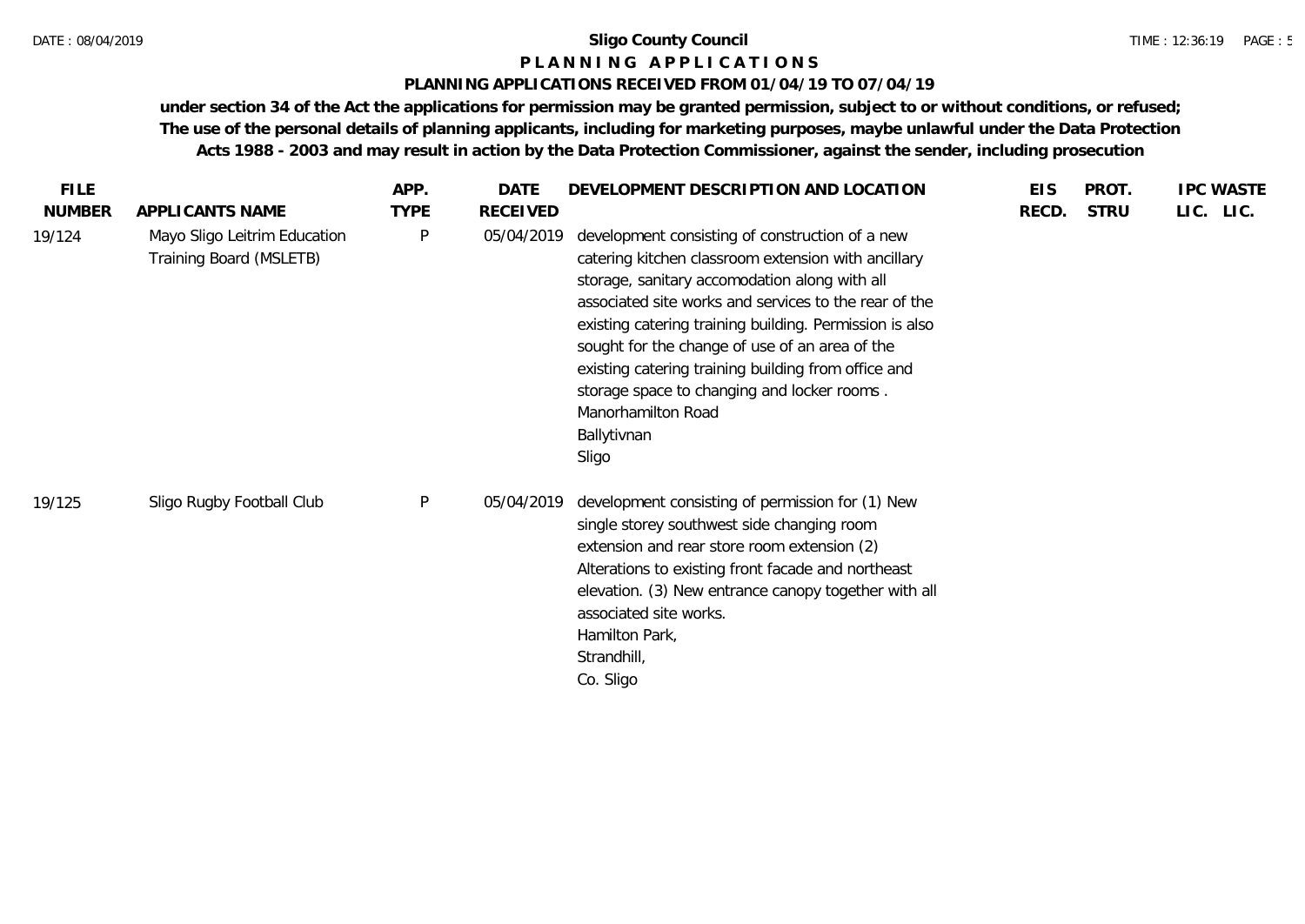# **P L A N N I N G A P P L I C A T I O N S**

## **PLANNING APPLICATIONS RECEIVED FROM 01/04/19 TO 07/04/19**

**under section 34 of the Act the applications for permission may be granted permission, subject to or without conditions, or refused; The use of the personal details of planning applicants, including for marketing purposes, maybe unlawful under the Data Protection Acts 1988 - 2003 and may result in action by the Data Protection Commissioner, against the sender, including prosecution**

**Total: 14**

\*\*\* END OF REPORT \*\*\*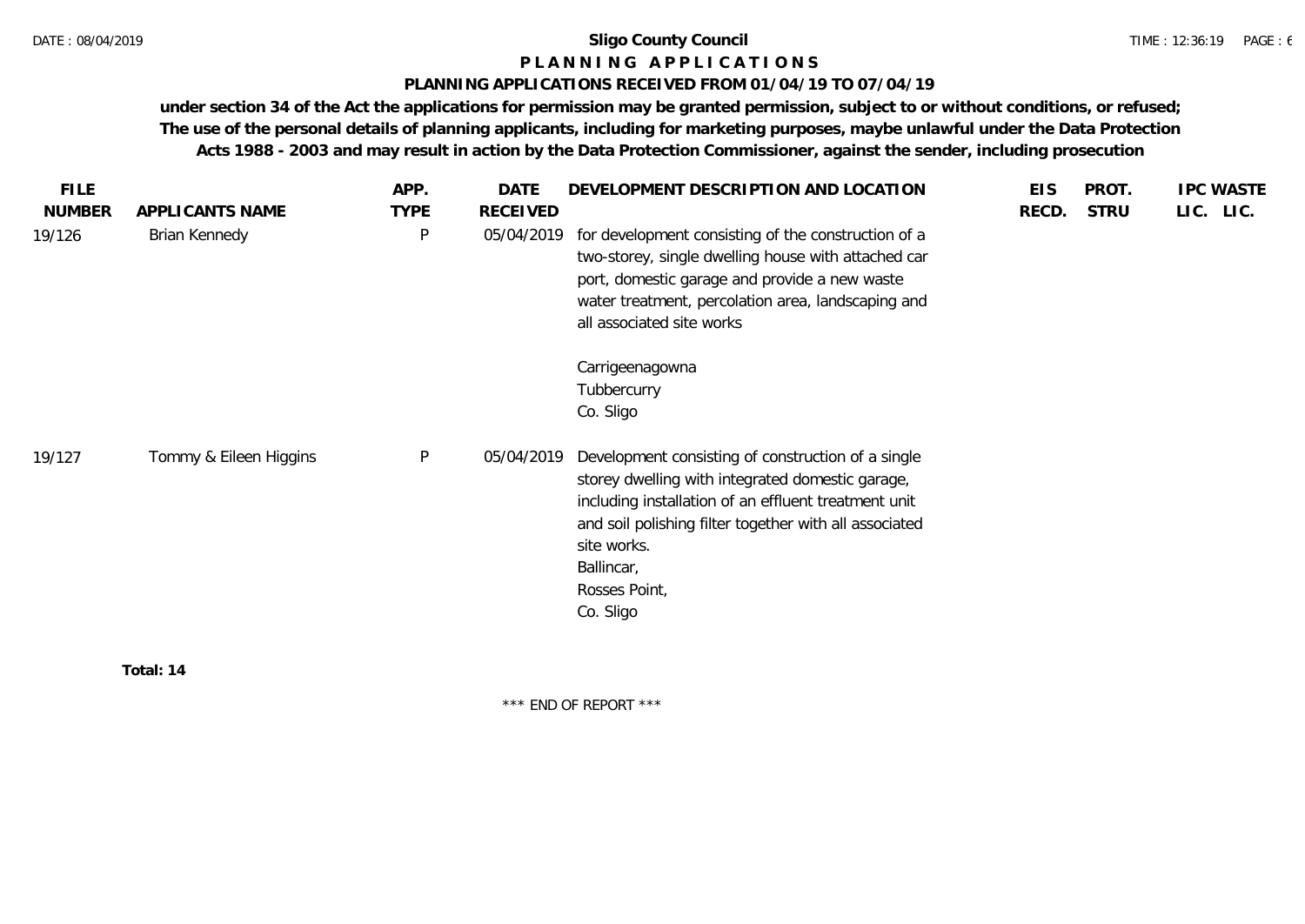# **P L A N N I N G A P P L I C A T I O N S**

# **PLANNING APPLICATIONS GRANTED FROM 01/04/2019 TO 07/04/2019**

**in deciding a planning application the planning authority, in accordance with section 34(3) of the Act, has had regard to submissions or observations recieved in accordance with these Regulations;**

**The use of the personal details of planning applicants, including for marketing purposes, maybe unlawful under the Data Protection Acts 1988 - 2003 and may result in action by the Data Protection Commissioner, against the sender, including prosecution.**

|                 | APP.        | <b>DATE</b>     |                                                                                                                                                                                                                                                   | M.O.       | M.O.          |
|-----------------|-------------|-----------------|---------------------------------------------------------------------------------------------------------------------------------------------------------------------------------------------------------------------------------------------------|------------|---------------|
| APPLICANTS NAME | <b>TYPE</b> | <b>RECEIVED</b> | DEVELOPMENT DESCRIPTION AND LOCATION                                                                                                                                                                                                              | DATE       | <b>NUMBER</b> |
| Kevin Keegan    | R           | 11/07/2018      | for development consisting of the retention of an<br>extension constructed to an existing detached dwelling<br>house and also to install a new waste water treatment<br>system with percolation area and decommission the<br>existing septic tank | 01/04/2019 | P128/19       |
|                 |             |                 | Lugnagall<br>Glencar<br>Co. Sligo                                                                                                                                                                                                                 |            |               |
| John Gallagher  | P           | 11/12/2018      | for development consisting of the erection of a single<br>storey granny flat extension area 50m2 to side of existing<br>dwelling                                                                                                                  | 03/04/2019 | P132/19       |
|                 |             |                 | Annagh Townland<br>Riverstown<br>Co. Sligo                                                                                                                                                                                                        |            |               |
|                 |             |                 |                                                                                                                                                                                                                                                   |            |               |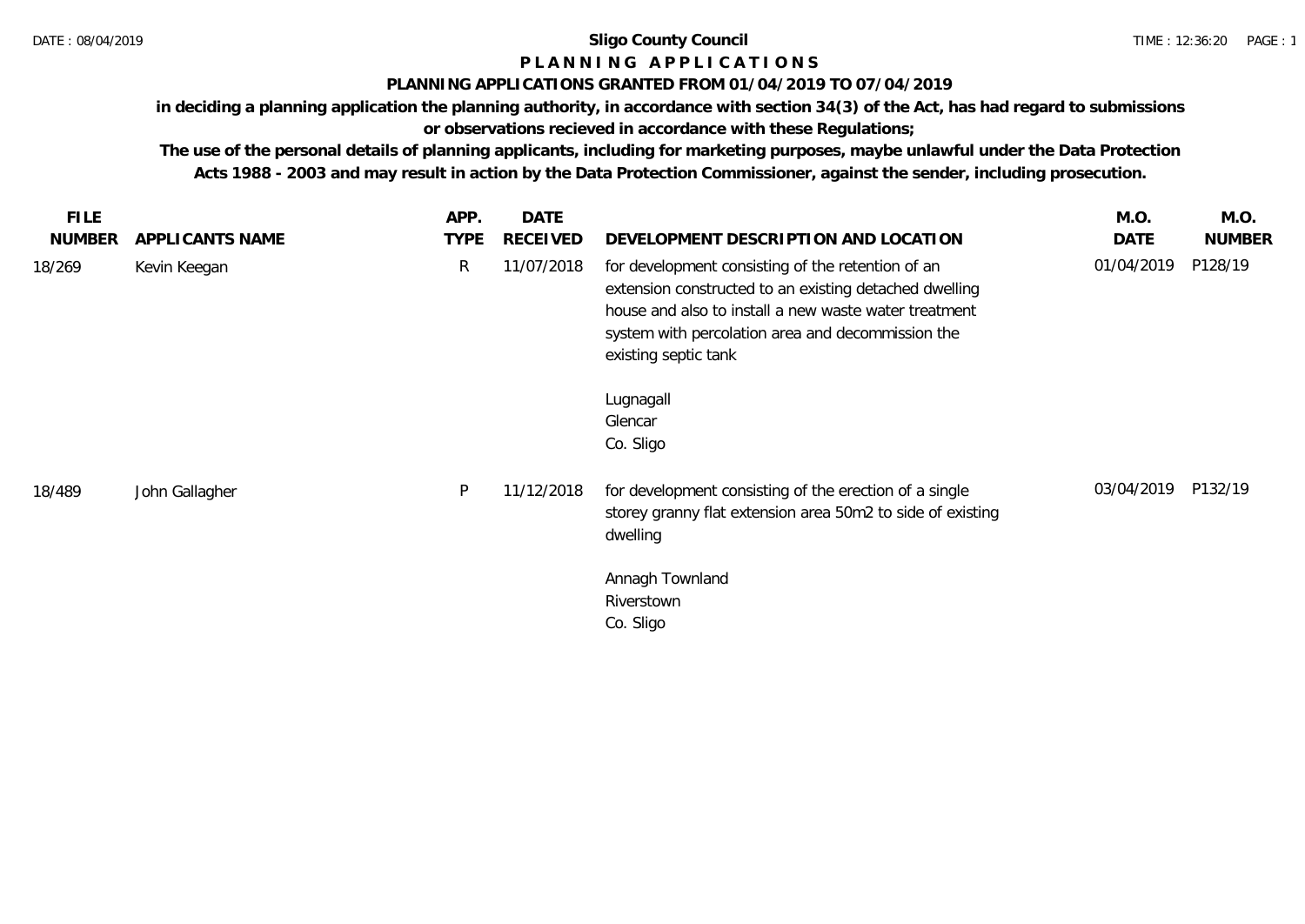# **P L A N N I N G A P P L I C A T I O N S**

# **PLANNING APPLICATIONS GRANTED FROM 01/04/2019 TO 07/04/2019**

**in deciding a planning application the planning authority, in accordance with section 34(3) of the Act, has had regard to submissions or observations recieved in accordance with these Regulations;**

**The use of the personal details of planning applicants, including for marketing purposes, maybe unlawful under the Data Protection Acts 1988 - 2003 and may result in action by the Data Protection Commissioner, against the sender, including prosecution.**

| <b>FILE</b><br><b>NUMBER</b> | APPLICANTS NAME   | APP.<br><b>TYPE</b> | <b>DATE</b><br>RECEIVED | DEVELOPMENT DESCRIPTION AND LOCATION                                                                                                                                                                                                                                                                                                                                                                                                                                                       | M.O.<br>DATE | M.O.<br><b>NUMBER</b> |
|------------------------------|-------------------|---------------------|-------------------------|--------------------------------------------------------------------------------------------------------------------------------------------------------------------------------------------------------------------------------------------------------------------------------------------------------------------------------------------------------------------------------------------------------------------------------------------------------------------------------------------|--------------|-----------------------|
| 19/45                        | Michael Golding   | P                   | 13/02/2019              | for development consisting of (a) Demolish existing<br>dwelling house and storage shed on site, (b) Construct 1<br>No. two storey apartment block consisting of 3 No. 2<br>bedroomed apartments, (c) Upgrade existing vehicular<br>entrance, (d) Provide landscaping, street lighting, 5 No.<br>carparking spaces, bicycle parking, refuse storage,<br>communal space, private space, connection to existing<br>public sewer, together with all other ancillary site works<br>and services | 03/04/2019   | P135/19               |
|                              |                   |                     |                         | Keash Road<br>Ballymote<br>Co. Sligo                                                                                                                                                                                                                                                                                                                                                                                                                                                       |              |                       |
| 19/46                        | Jones Oil Limited | $\mathsf{R}$        | 14/02/2019              | for retention of development consisting of one<br>freestanding Totem sign                                                                                                                                                                                                                                                                                                                                                                                                                  | 03/04/2019   | P134/19               |
|                              |                   |                     |                         | Jones Oil<br>Finisklin Road<br>Sligo                                                                                                                                                                                                                                                                                                                                                                                                                                                       |              |                       |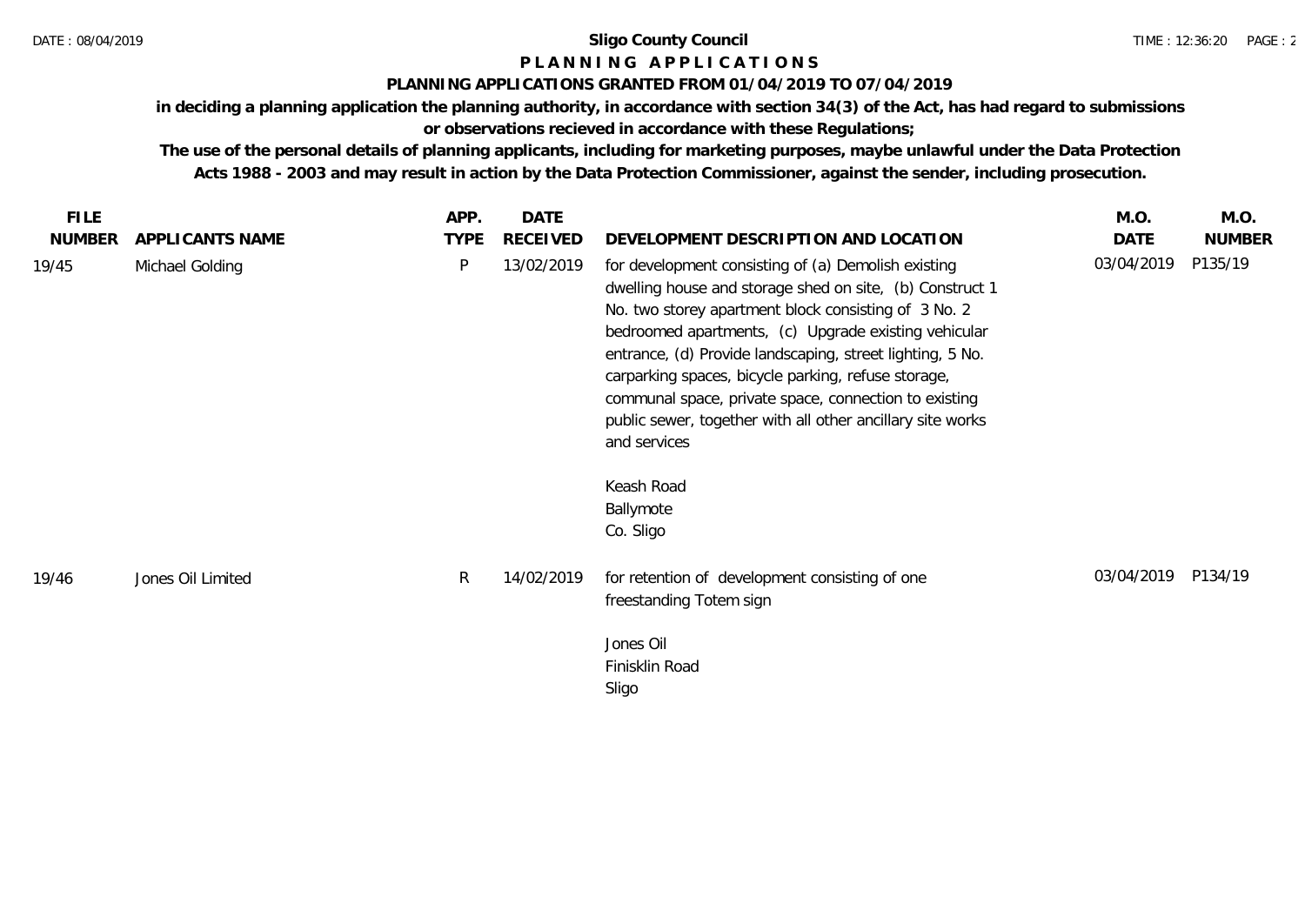# **P L A N N I N G A P P L I C A T I O N S**

# **PLANNING APPLICATIONS GRANTED FROM 01/04/2019 TO 07/04/2019**

**in deciding a planning application the planning authority, in accordance with section 34(3) of the Act, has had regard to submissions or observations recieved in accordance with these Regulations;**

**The use of the personal details of planning applicants, including for marketing purposes, maybe unlawful under the Data Protection Acts 1988 - 2003 and may result in action by the Data Protection Commissioner, against the sender, including prosecution.**

| <b>FILE</b>   |                           | APP.        | <b>DATE</b>     |                                                                                                                                                                                                                                                                                                                                                                                                            | M.O.        | M.O.          |
|---------------|---------------------------|-------------|-----------------|------------------------------------------------------------------------------------------------------------------------------------------------------------------------------------------------------------------------------------------------------------------------------------------------------------------------------------------------------------------------------------------------------------|-------------|---------------|
| <b>NUMBER</b> | APPLICANTS NAME           | <b>TYPE</b> | <b>RECEIVED</b> | DEVELOPMENT DESCRIPTION AND LOCATION                                                                                                                                                                                                                                                                                                                                                                       | <b>DATE</b> | <b>NUMBER</b> |
| 19/47         | Lindsey and David Cummins | P           | 14/02/2019      | for development consisting of the demolition of existing<br>domestic garage, to construct a single storey extension to<br>the rear and side of an existing private dwelling and a<br>two storey extension to Eastern side of domestic dwelling<br>and front porch. To construct a domestic garage,<br>upgrade the existing waste water treatment system to<br>EPA code of practice and all ancillary works | 02/04/2019  | P130/19       |
|               |                           |             |                 | Kiltycahill<br>Hazelwood Demesne<br>Co. Sligo                                                                                                                                                                                                                                                                                                                                                              |             |               |
| 19/48         | Andrew Boyers             | P           | 15/02/2019      | for development consisting of the construction of a new<br>slatted shed with creep area and all associated site works                                                                                                                                                                                                                                                                                      | 03/04/2019  | P133/19       |
|               |                           |             |                 | Carrowreagh Cooper<br>Tubbercurry<br>Co. Sligo                                                                                                                                                                                                                                                                                                                                                             |             |               |
| 19/52         | Michael & Ruth Burrows    | P           | 15/02/2019      | development consisting of construction of a single storey<br>extension to an existing dwelling house and all associated<br>site works and services.<br>29 Rockfield Manor<br>Coolaney<br>Co. Sligo                                                                                                                                                                                                         | 03/04/2019  | P136/19       |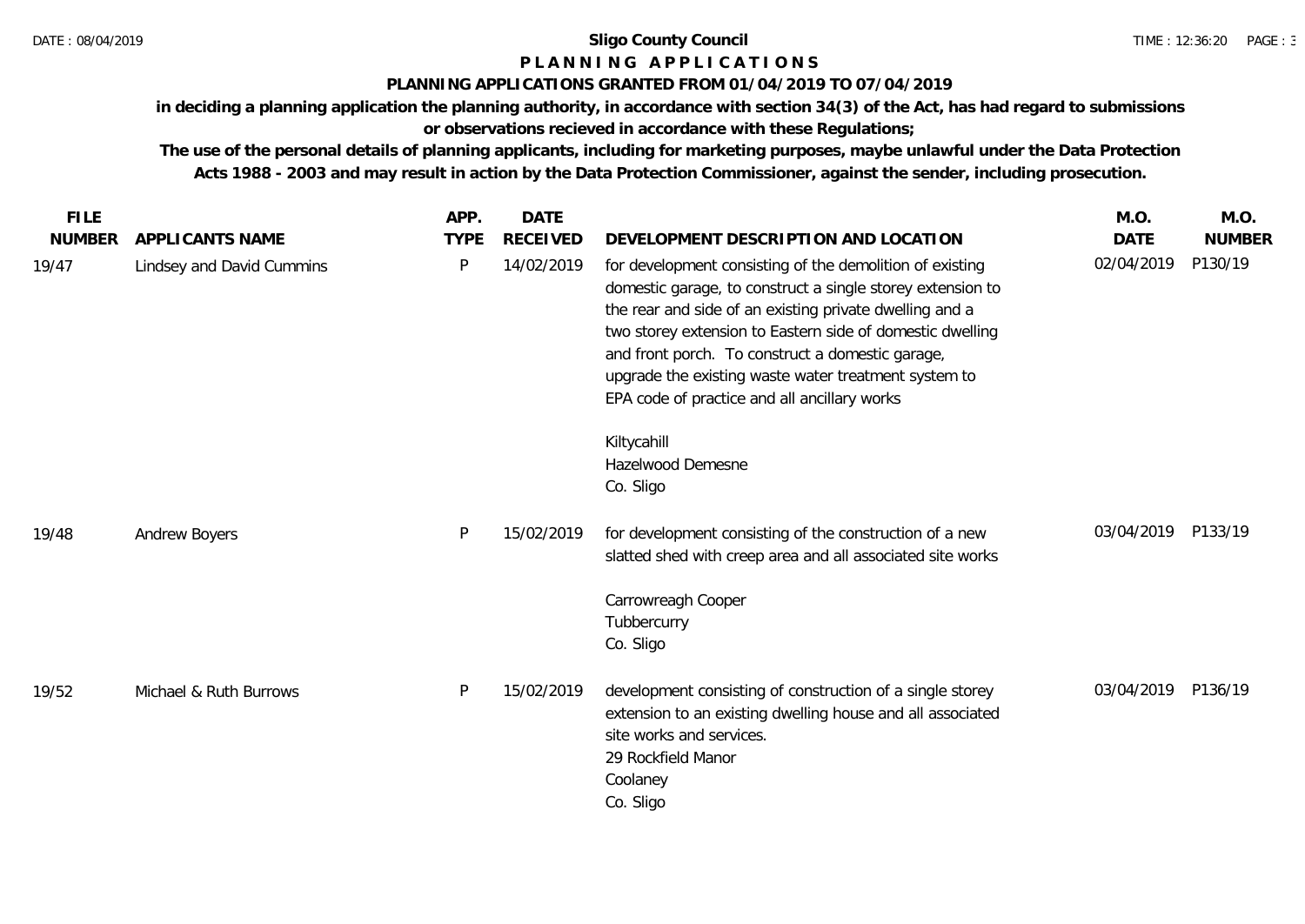# **P L A N N I N G A P P L I C A T I O N S**

## **PLANNING APPLICATIONS GRANTED FROM 01/04/2019 TO 07/04/2019**

**in deciding a planning application the planning authority, in accordance with section 34(3) of the Act, has had regard to submissions or observations recieved in accordance with these Regulations;**

**The use of the personal details of planning applicants, including for marketing purposes, maybe unlawful under the Data Protection Acts 1988 - 2003 and may result in action by the Data Protection Commissioner, against the sender, including prosecution.**

| <b>FILE</b>               | <b>APF</b><br><b>DATE</b>                                             | M.O         | IVI.U         |
|---------------------------|-----------------------------------------------------------------------|-------------|---------------|
| APPLICANTS NAME<br>NUMBER | $\angle$ RECEIVED DEVELOPMENT DESCRIPTION AND LOCATION<br><b>TYPE</b> | <b>DATE</b> | <b>NUMBER</b> |

**Total: 7**

\*\*\* END OF REPORT \*\*\*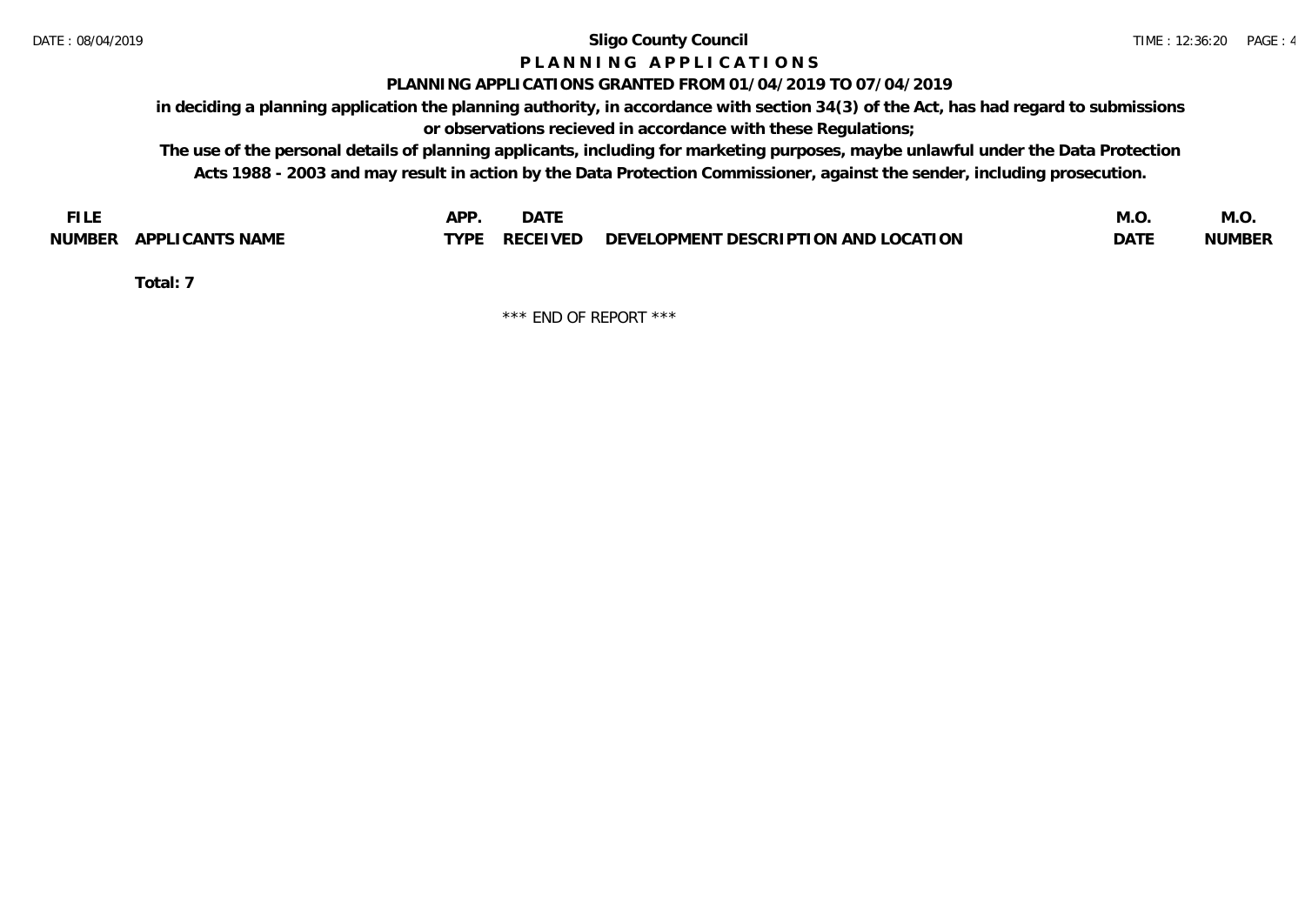# **P L A N N I N G A P P L I C A T I O N S**

## **PLANNING APPLICATIONS REFUSED FROM 01/04/2019 TO 07/04/2019**

**in deciding a planning application the planning authority, in accordance with section 34(3) of the Act, has had regard to submissions or observations recieved in accordance with these Regulations;**

**The use of the personal details of planning applicants, including for marketing purposes, maybe unlawful under the Data Protection** 

**Acts 1988 - 2003 and may result in action by the Data Protection Commissioner, against the sender, including prosecution.**

| <b>FILE</b> |                                              | APP. | DATE            | DEVELOPMENT DESCRIPTION AND                                                                                                                                                                                                                                                      | M.O.       | M.O.          |
|-------------|----------------------------------------------|------|-----------------|----------------------------------------------------------------------------------------------------------------------------------------------------------------------------------------------------------------------------------------------------------------------------------|------------|---------------|
| NUMBER      | APPLICANTS NAME                              | TYPE | <b>RECEIVED</b> | LOCATION                                                                                                                                                                                                                                                                         | DATE       | <b>NUMBER</b> |
| 19/40       | Stephen Donegan & Leona Mulrooney<br>Donegan | P.   | 11/02/2019      | Development consisting of construction of a dwelling<br>house and garage and a septic tank/effluent<br>treatment unit and percolation area together with all<br>associated site works and connection in existing<br>services.<br>Laeffony<br>Kilglass<br>Enniscrone<br>Co. Sligo | 03/04/2019 | P131/19       |
|             |                                              |      |                 |                                                                                                                                                                                                                                                                                  |            |               |

**Total: 1**

\*\*\* END OF REPORT \*\*\*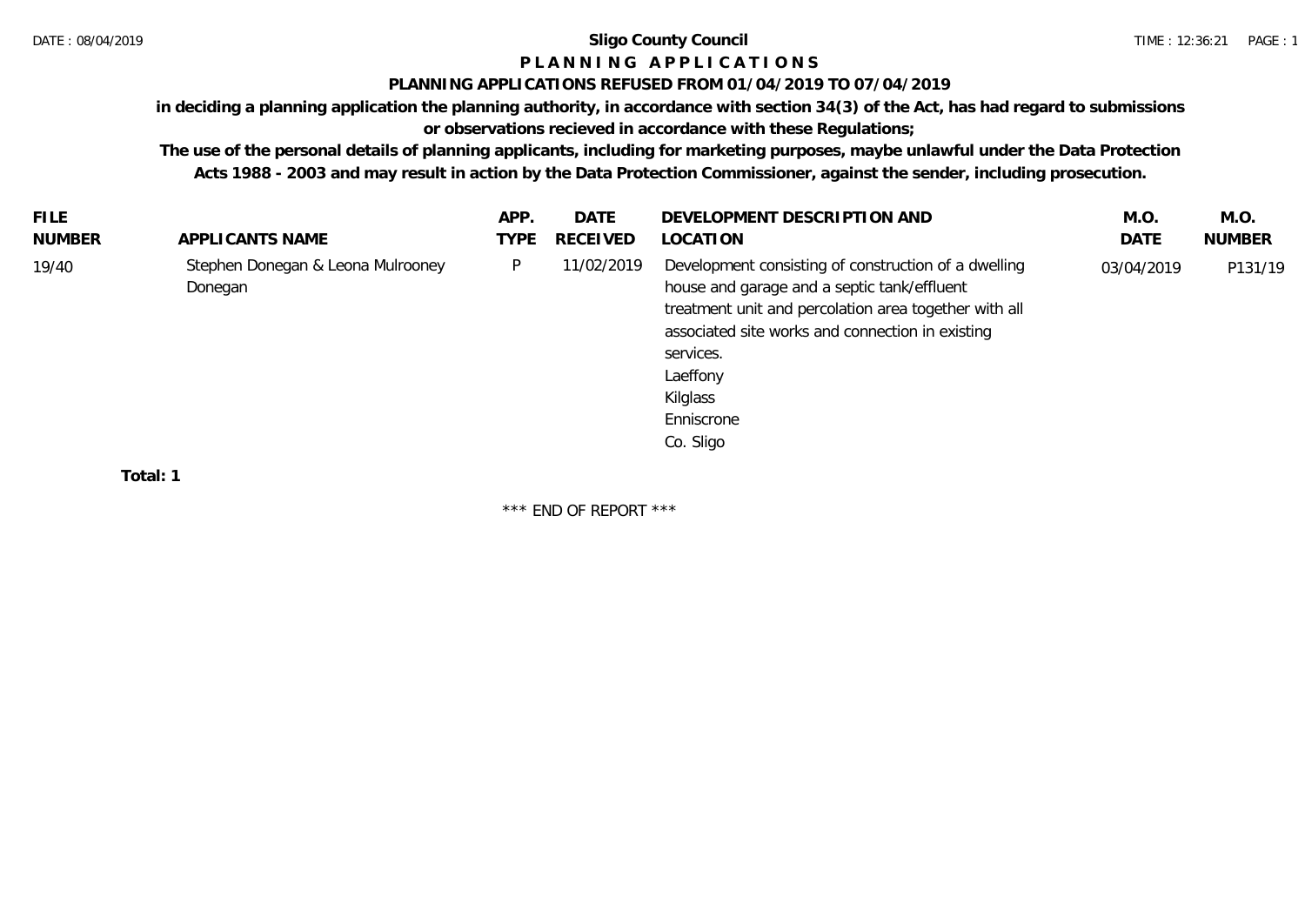## **A N B O R D P L E A N A L A APPEAL DECISIONS NOTIFIED FROM 01/04/2019 TO 07/04/2019**

| <b>FILE</b> | APPLICANTS NAME    | APP.        | <b>DECISON</b> | L.A. | DEVELOPMENT DESCRIPTION AND LOCATION | B.P.      |          |
|-------------|--------------------|-------------|----------------|------|--------------------------------------|-----------|----------|
|             | NUMBER AND ADDRESS | <b>TYPE</b> | DATE           | DEC. |                                      | DEC. DATE | DECISION |
|             |                    |             |                |      |                                      |           |          |
|             |                    |             |                |      |                                      |           |          |
|             |                    |             |                |      |                                      |           |          |
|             |                    |             |                |      |                                      |           |          |
|             |                    |             |                |      |                                      |           |          |
|             |                    |             |                |      |                                      |           |          |
|             |                    |             |                |      |                                      |           |          |
|             |                    |             |                |      |                                      |           |          |
|             | Total:             | $\Omega$    |                |      |                                      |           |          |

**\*\*\*\*\*\*\*\*\*\*\*\* END OF REPORT \*\*\*\*\*\*\*\*\*\*\*\***